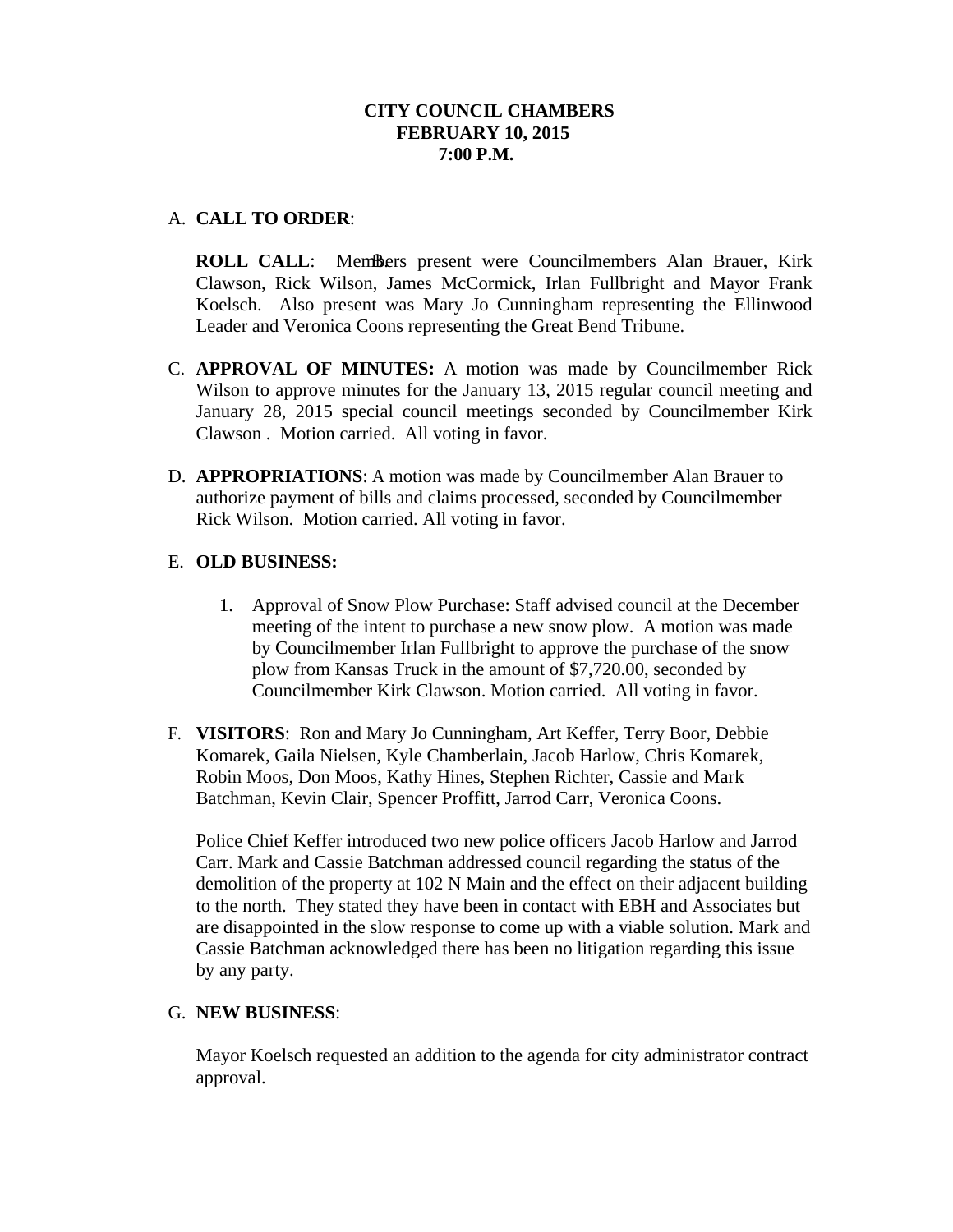# **CITY COUNCIL CHAMBERS FEBRUARY 10, 2015 7:00 P.M.**

- 1. A service award was presented to Kevin Clair for his 10 years of service to the Ellinwood Fire Department.
- 2. Kansas Organization for Space Modeling Request: Presented to council was a request from the local Space Modeling club for use of the airport to hold rocket launches and to request a 10,000' waiver from the FAA for these events. The dates requested are April 4, 2015, September 5, 2015 and October 17, 2015, with alternate dates of April 18 or 19, 2015 and September 19, 2015 in case of bad weather. A motion was made by Councilmember Rick Wilson to approve the use of the airport area for the rocket launches on the dates requested above, seconded by Council Kirk Clawson. Motion carried. All voting in favor.
- 3. Recreation Commission Update: Kyle Chamberlain, Recreation Commission director was present to provide council with an update. He explained that all the programs both youth and adult have been well received and well attended. He explained the Wellness Center is located in the top floor of Sunflower Bank. He also stated the rubber flooring has been installed, H & B Communications have donated televisions for the center and the fitness equipment is to be delivered next week.
- 4. Bids for Water Tower Repairs: Presented to council were bids for repairs to the south water tower. The insulation around the riser pipe is in need of replacement. The bids received were as follows:

| Cunningham, Inc.   | \$11,194.00 |
|--------------------|-------------|
| Maguire Iron, Inc. | \$17,840.00 |

A motion was made by Councilmember Kirk Clawson to accept the bid from Cunningham Inc. in the amount of \$11,194.00, seconded by Councilmember Irlan Fullbright. Motion carried. All voting in favor.

- 5. End of Year Financial Review: Presented to council was a "Summary of Cash Receipts, Cash Disbursements and Unencumbered Cash" by fund for the year ended December 31, 2014.
- 6. City Administrator Contract Approval: Robert Peter will be stepping down as City Administrator, effective May 1, 2015. G. Vernon Newberry has accepted the contract for City Administrator.

A motion was made by Councilmember Irlan Fullbright to approve G. Vernon Newberry contract effective April 1, 2015, seconded by Councilmember Rick Wilson. Motion carried. All voting in favor.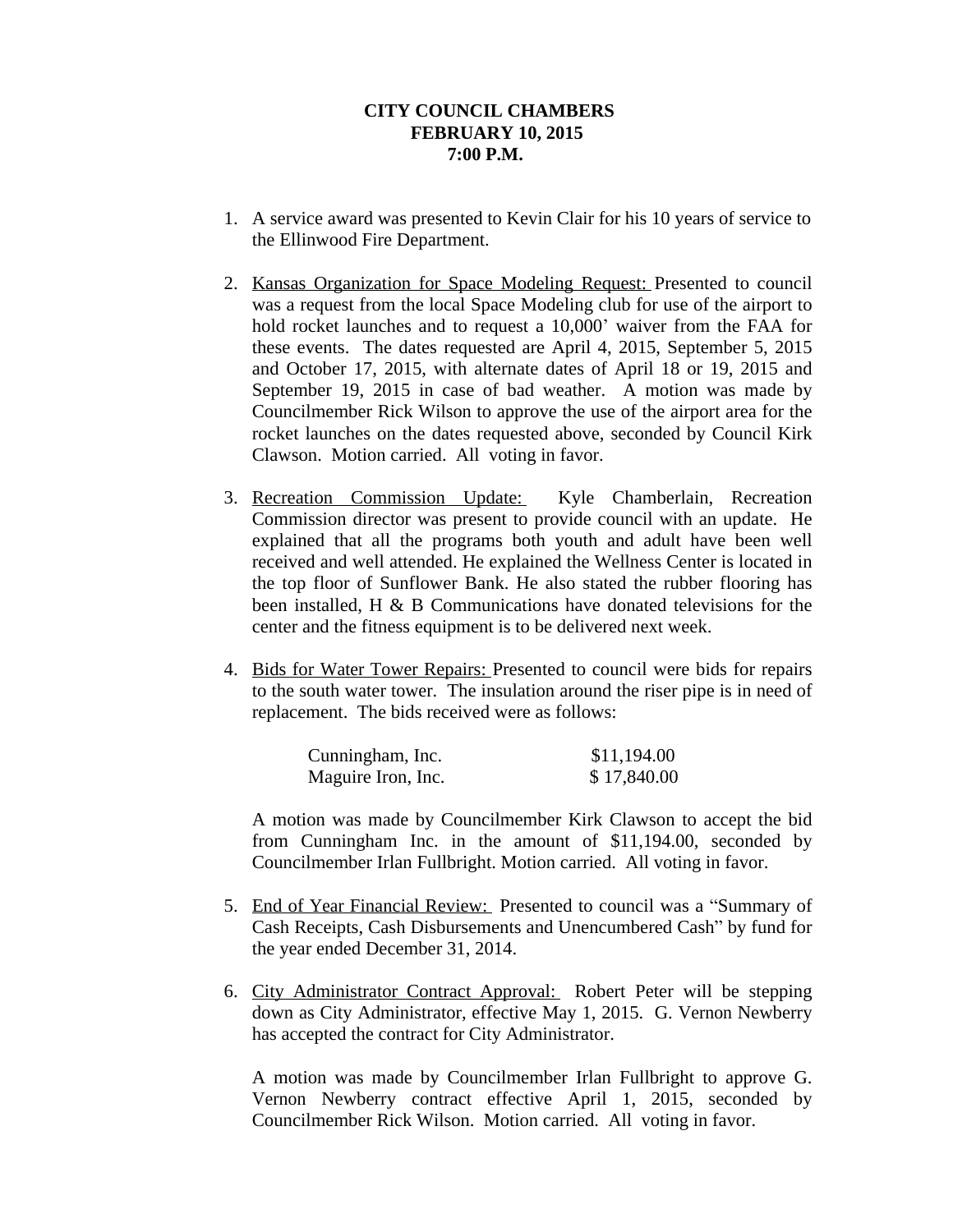# **CITY COUNCIL CHAMBERS FEBRUARY 10, 2015 7:00 P.M.**

7. Executive Session to Discuss Non-Elected Personnel: An executive session is requested for the discussion of non-elected personnel. A motion was made by Councilmember Kirk Clawson to adjourn into executive session for thirty (30) minutes for discussion of non-elected personnel and that the council meeting will reconvene in the council chambers. Councilmember James McCormick seconded the motion. Motion carried. All voting in favor. The governing body recessed into executive session at 8:10 p.m.

Meeting reconvened into regular session at 8:40 p.m. No action taken. A motion was made by Councilmember Rick Wilson to adjourn into executive session for an additional 15 (fifteen) minutes for discussion of non-elected personnel and that the council meeting will reconvene in the council chambers, seconded by Councilmember Kirk Clawson. Motion carried. All voting in favor. The governing body recessed into executive session at 8:40 p.m.

Meeting reconvened into regular session at 8:55 p.m. No action taken. A motion was made by Councilmember Irlan Fullbright to adjourn into executive session for an additional 25 (twenty-five) minutes for discussion of non-elected personnel and that the council meeting will reconvene in the council chambers, seconded by Councilmember Rick Wilson. Motion carried. All voting in favor. The governing body recessed into executive session at 8:55 p.m.

Meeting reconvened into regular session at 9:20 p.m. No action taken.

#### **REPORTS**:

- 1. Municipal Court Report: Presented to Council was the Municipal Court Report for January, 2015.
- 2. Utilities Production Report: Presented to Council was the Utilities Production Report.
- 3. Staff Reports:
	- a) Staff reported a help wanted ad has been placed for the possibility of hiring for two positions.
	- b) Staff reported the police department is fully staffed.
	- c) Staff reported the work on the forestry truck has been completed. It is scheduled for painting, but the anticipated date is still a couple of months out.
	- d) Staff reported concrete has been poured at Bob Long's site.